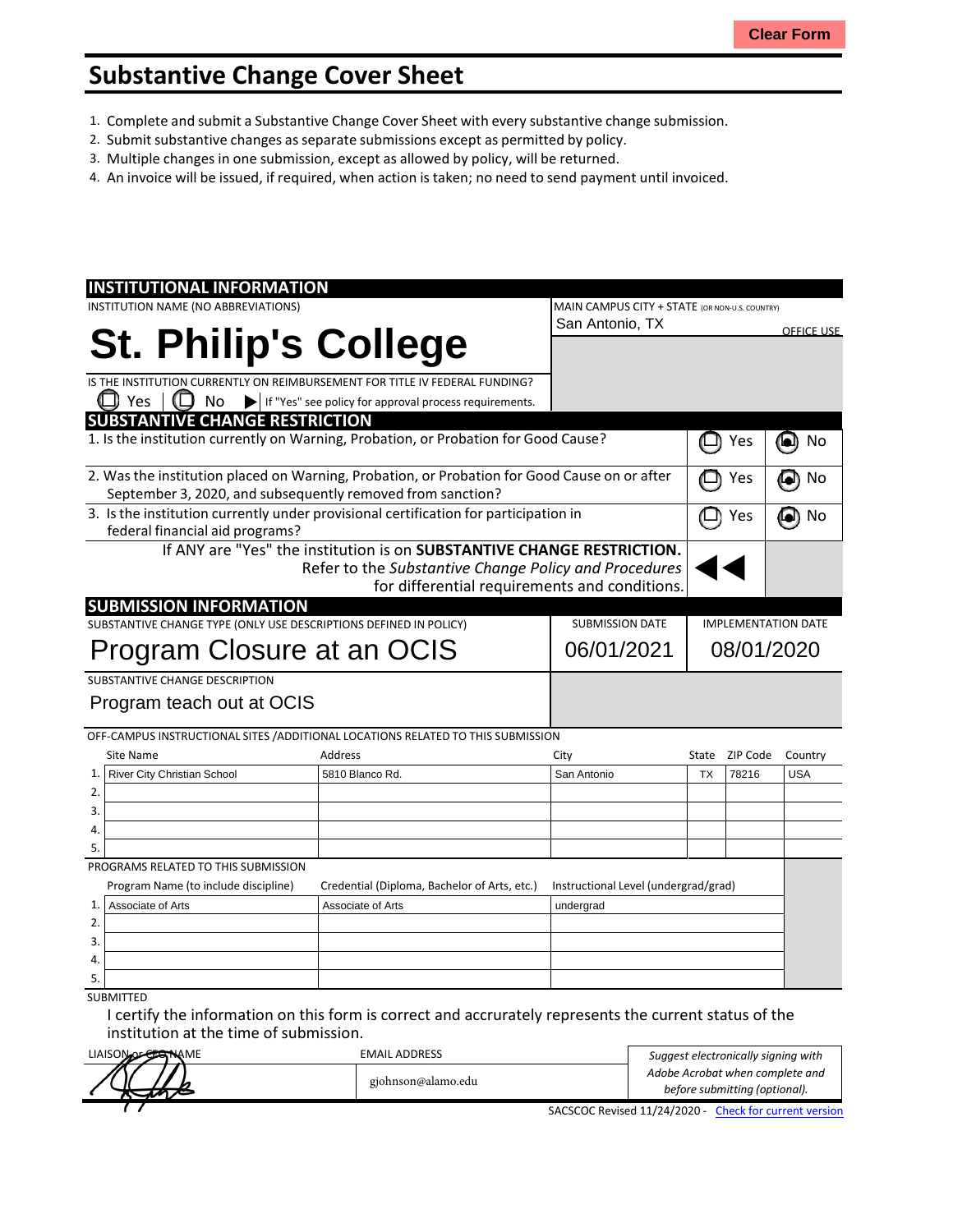

**Office of the President**

May 28, 2021

Dr. Belle Wheelan, President Southern Association of Colleges and Schools Commission on Colleges 1866 Southern Lane, Decatur, GA 30033

Dear Dr. Wheelan,

In keeping with the Southern Association of Colleges and Schools' Principles of Accreditation: Foundations for Quality Enhancement, St. Philip's College would like to notify you of a substantive change implemented fall 2020.

In fall 2020, St. Philip's College was informed that no students enrolled in the dual credit courses offered at River City Christian School; (Off-campus Instructional Site notification dated October 19, 2019, SACSCOC acceptance dated January 7, 2020). Although the high school actively encourages dual credit participation, this lack of student interest precipitates this notification.

St. Philip's College has attached a teach out plan for consideration and approval.

Please let me know if you have any additional questions or concerns regarding this matter.

Sincerely,

Randall Dawson

Randall Dawson Acting President

CC: George Johnson, Institutional Accreditation Liaison, St. Philip's College